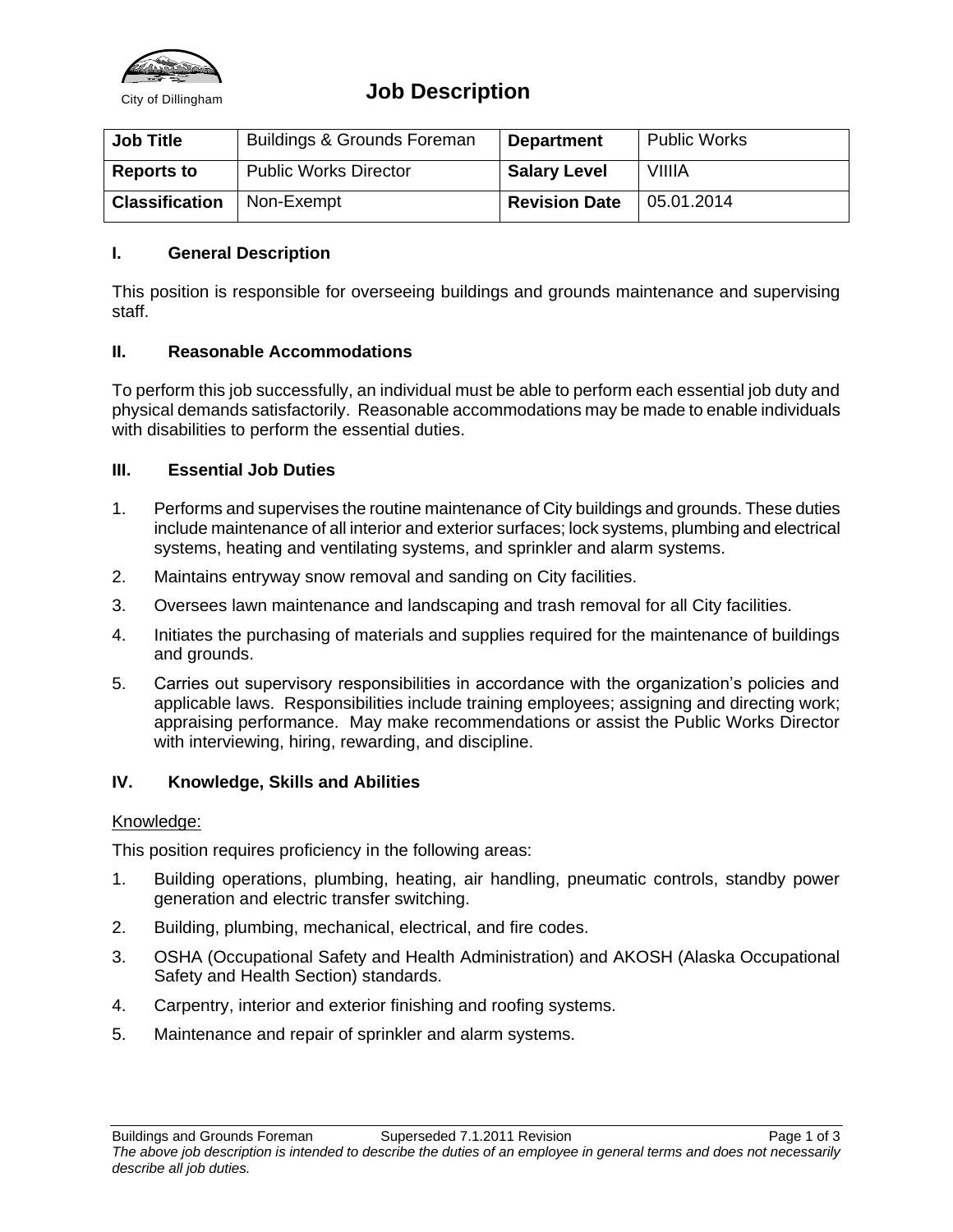

# **City of Dillingham Job Description**

#### Skills and Abilities:

This position must demonstrate the following skills and abilities:

- 1. Must be aware of the dangers of working around asbestos.
- 2. Must be able to be certified in NFPA Standards, Sprinkler and Alarm system maintenance. Refrigeration level II.
- 3. Basic skills in the use of personal computers and report writing.
- 4. Interact with the public in a courteous, helpful and professional manner.
- 5. Work with co-workers, outside agencies, and vendors in a professional manner.

## **V. Work Environment and Physical Effort**

The Buildings and Grounds Foreman can be a physically strenuous and demanding job. He/she will be lifting, pulling and managing heavy equipment and objects. The Buildings and Grounds Foreman will have to work in all weather, and must be prepared for both extreme heat and cold. The Buildings and Grounds Foreman occasionally works near moving mechanical parts; in high, precarious places; and is occasionally exposed to fumes or airborne particles, toxic or caustic chemicals, risk of electrical shock, and vibration.

While performing the duties of this job, the employee is regularly required to walk; use hands to finger, handle, or feel objects, tools, or controls; reach with hands and arms; and talk or hear.

The Buildings and Grounds Foreman must occasionally lift and/or move up to 50 pounds. Specific vision abilities required by this job include close vision, distance vision, color vision, peripheral vision, depth perception, and the ability to adjust focus.

#### **VI. Education and/or Experience**

#### Education:

- 1. Minimum of High school diploma or General Equivalency Degree (GED).
- 2. Continued education in the form of seminars and courses in maintenance and safety related subjects is desirable.

#### Experience:

- 1. Have a minimum of five (5) years experience in buildings and grounds maintenance consistent with the knowledge, skills and abilities described herein.
- 2. Must have a valid Alaska Drivers License.

## **VII. Certification and Training**

- 1. National Incident Management System (NIMS) compliance training and certification.
- 2. Must be able to be certified in National Fire Protection Association Standards (NFPA), Sprinkler and Alarm system maintenance, and Refrigeration Level II within 12 months of employment.
- 3. Must acquire a Commercial Driver's License (CDL) within 6 months of hire.